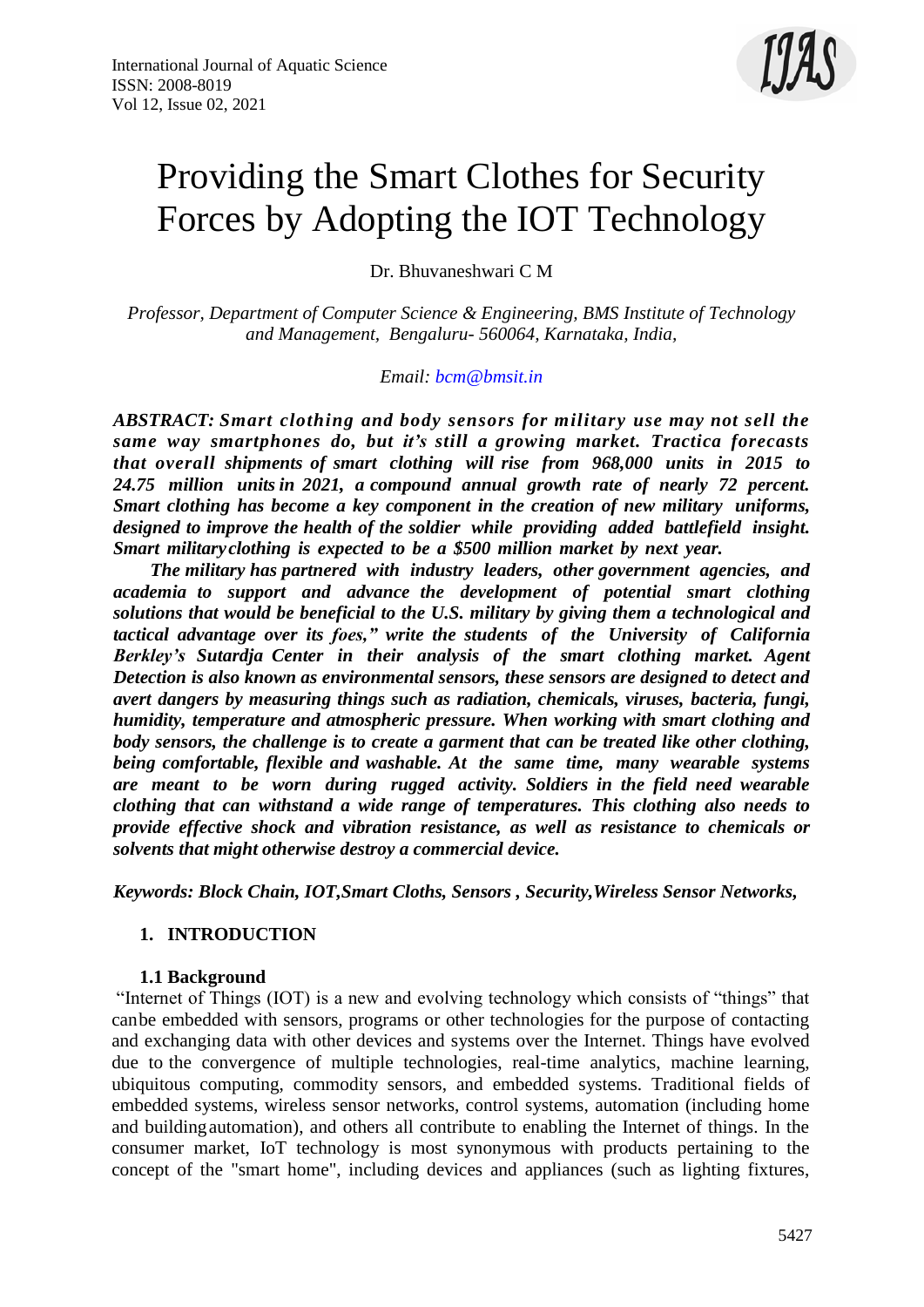

thermostats, home security systems and cameras, and other home appliances) that support one or more common ecosystems, and can be controlled via devices associated with that ecosystem, such as smartphones and smart speakers."



Fig 1. Internet of Things

"A Block-chain is a distributed and decentralized digital ledger which is most often made public. It is used to keep track transactions that happen across many computers. Since the Block-chainis expanded in such a manner any record that is considered part of the network cannot be altered, without making those alterations to all subsequent blocks. Block-chain security methods make use of public key cryptic techniques. A public key is a string of random letters and numbers and acts as an address for the nodes on the block-chain. Value tokens sent acrossthe network are recorded as belonging to that address. A private key is acts as a counterpart to a corresponding public key and is used by the owner to access his/her confidential data. RSA is extensively used in the block chain to create a wallet for each user."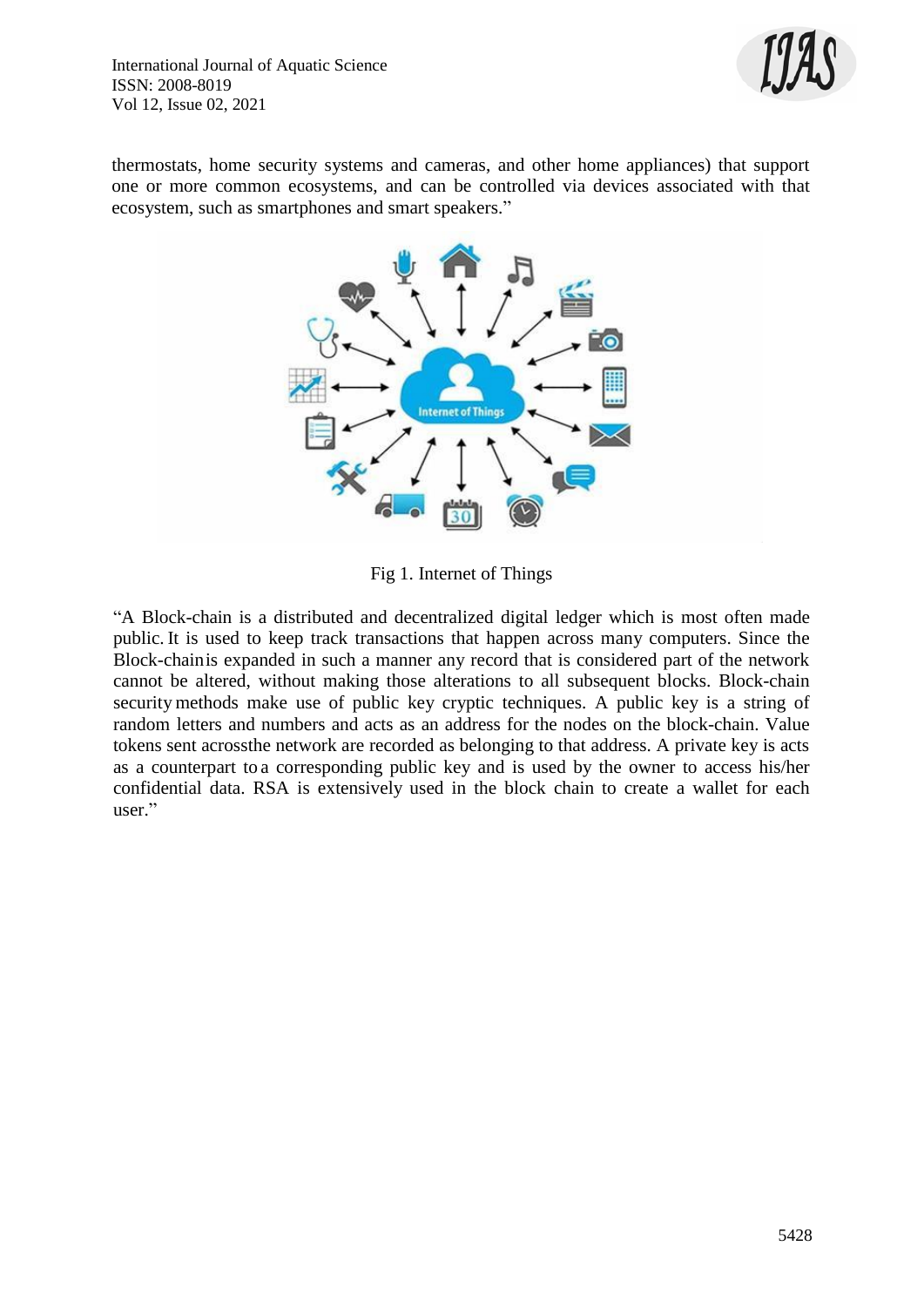



Fig 2. Blockchain Architecture

"As Internet of Things applications are by definition distributed it's only normal that the distributed ledger technology, which blockchain is, will play a role in how devices will communicate directly between each other (keeping a ledger and thus trail of not just devices but also how they interact and, potentially, in which state they are and how they are 'handled'in the case of tagged goods). Blockchain is designed as a basis for applications that involve transaction and interactions. These can include smart contracts (smart contracts are automatically carried out when a specific condition is met, for instance regarding the conditions of goods or environmental conditions) or other smart applications that support specific Internetof Things processes. This way blockchain technology can improve not just compliance in the IoT but also IoT features and cost-efficiency".

## **1.2 Problem Definition**

"To create a powered armor which can be used by the soldiers in the combact. By using latest smart technology along with Internet of Things(IOT) and Blockchain.

IoT-blockchain applications have advantages of managing massive IoT devices, achieving advanced data security, and data credibility. However, there are still some challenges when deploying IoT applications on blockchain systems due to limited storage, power, and computing capability of IoT devices. Applying current consensus protocols to IoT applications may be vulnerable to Sybil node attacks or suffer from high computational cost and low scalability. IoT cannot be fully trusted outside of data owner 's sphere due to inability to verify that data is not manipulated before being sent, sold or used by third parties for their own benefits. For example, autonomous car start-ups and ride sharing giants such as Uber or Ola have no solution to share trusted mapping or ride data. Instead, they gather and store similar datasets independently in their servers. Listed below are some of the problems faced by the current consensus algorithms for blockchain based IOT

- 1.2.1 Data integrity/ownership issues
- 1.2.2 Highly centralized architectures
- 1.2.3 Vulnerable to a variety of cyber-attacks
- 1.2.4 Single point of failure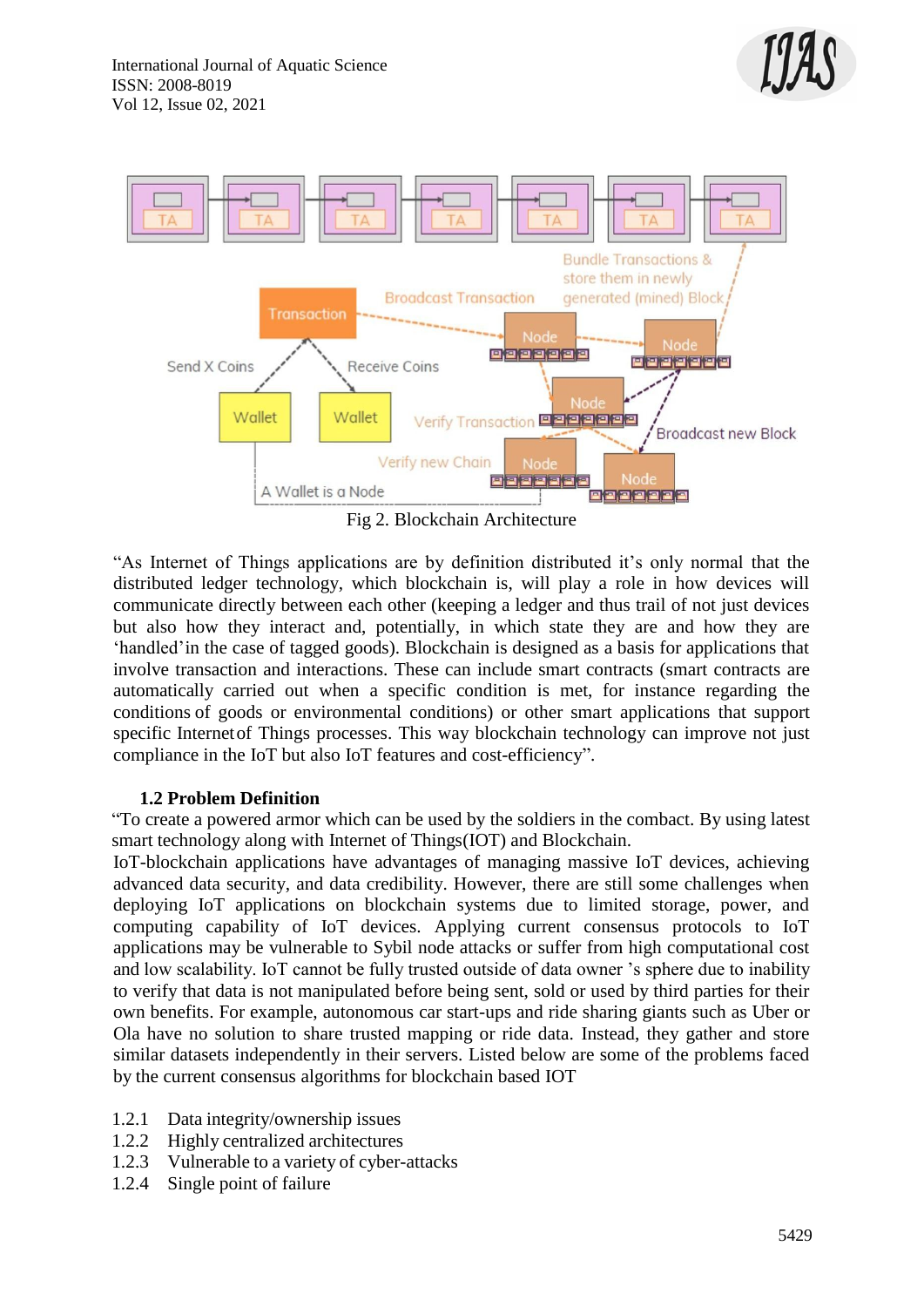

## 1.2.5 Unattended environments"

## **1.3 Objectives**

1. To Analyse the powered Armor used in the combact.

2. To integrate following Smart Technology and IOT for better monitoring the condition of a person.

a. Temperature Sensor.b .Heart Rate Sensor.

- c. Pir Sensor.
- d. Google Geo Location.
- e. Flocking.
- f. NodeMCU

3. To use the Antares (IOT Platform) which assists the confaltion of data from sensors and actuators and performs data analytics on a collected data.

## **2. LITERATURE REVIEW**

#### **Paper [1] Smart Clothing Design Issues in Military Applications**

"This technology allows military rehabilitation specialists to track patient performance by defining specific protocols based on algorithms and an end-user interface tailored to the user's demands. Body-worn health monitoring systems track an individual's physical state and performance bymeasuring physiological signals in real time. By combining data from known human monitoring technologies with environmental and performance data, the system delivers precise live feedback from military rehabilitation training, tracks their well-being, and tracks changes in ability over time.

2.2 Concept: The Thought The identification of measurement parameter requirements is the first stepin designing smart clothing.

Our first requirement is to figure out where sensors should be placed on the body and whether they are wearable. According to, we should consider areas that are relatively the same size among people,areas that are larger as surface areas, and finally areas with modest motions while positioning sensors."



Fig 3. The smart System diagram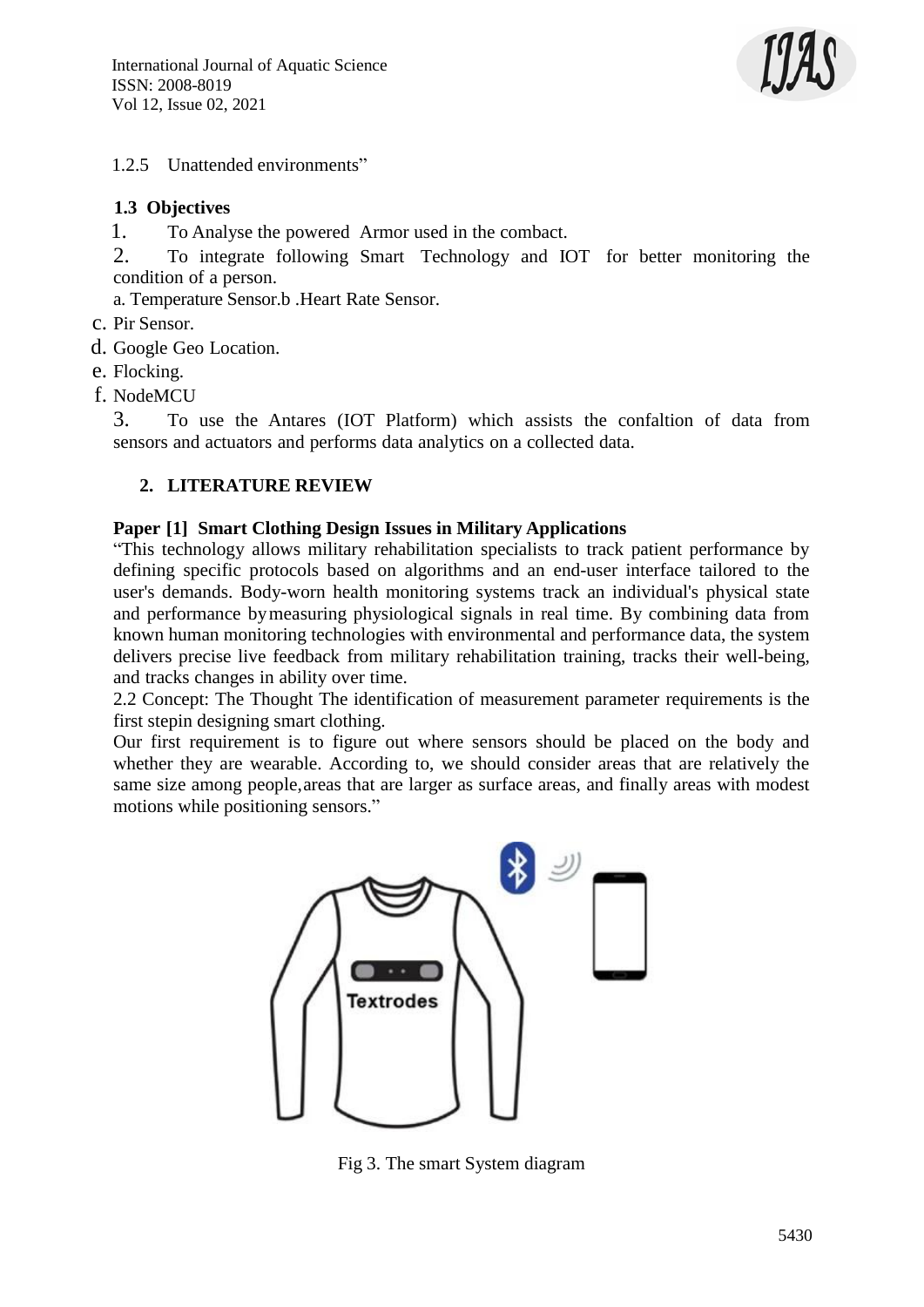International Journal of Aquatic Science ISSN: 2008-8019 Vol 12, Issue 02, 2021



#### **Paper [2] Smart Clothing Design Issues in Military Applications**

"A thermal imaging approach can be used to measure the thermophysiological state. An inertial motion capture device can be used to measure range of motion. Nowadays, Digital Human Modeling (DHM) offers novel ways to combine physiological, kinematic, and kinetic data to create a data representation of a virtual soldier wearing a smart cloth while performinga motor task (Fig. 11). The purpose is to identify and quantify the most important key aspects influencing performance in terms of effort and job completion, as well as to assess the impact of equipment design on this performance."

"iterative studies on the co-design workflow permitted us to redefine the finalfunctional garment realising a third prototype, a vest that can be used for monitoringsoldier 's performance in terms of training, injuries, and psychological status moni-toring inside and outside the water. This concept aims to reduce the number of patterns and, as a result, the number of fabric joins, allowing for greater comfort and flexibility. The vest is a loose- fitting, breathable clothing that allows you to move freely."



Fig 4. The first prototype-front

#### **Paper [3] Smart Army Jacket**

"This project entails designing, fabricating, and testing a smart and intelligent soldier jacket with integrated interconnects, antennas, sensors for monitoring both the soldier's physiological features and the environment around him, as well as signal processing and communication equipment.

In the beginning, textile-based flexible circuit boards and multi-chip modules will be developed. Following that, different types of radio frequency and microwave antennas will be modelled, fabricated, and tested on textile-based and polymeric substrates.

Finally, sensors of various types will be developed and integrated into textiles. Soldiers will benefit from features such as a signal processing chip, a chemical sensor, and a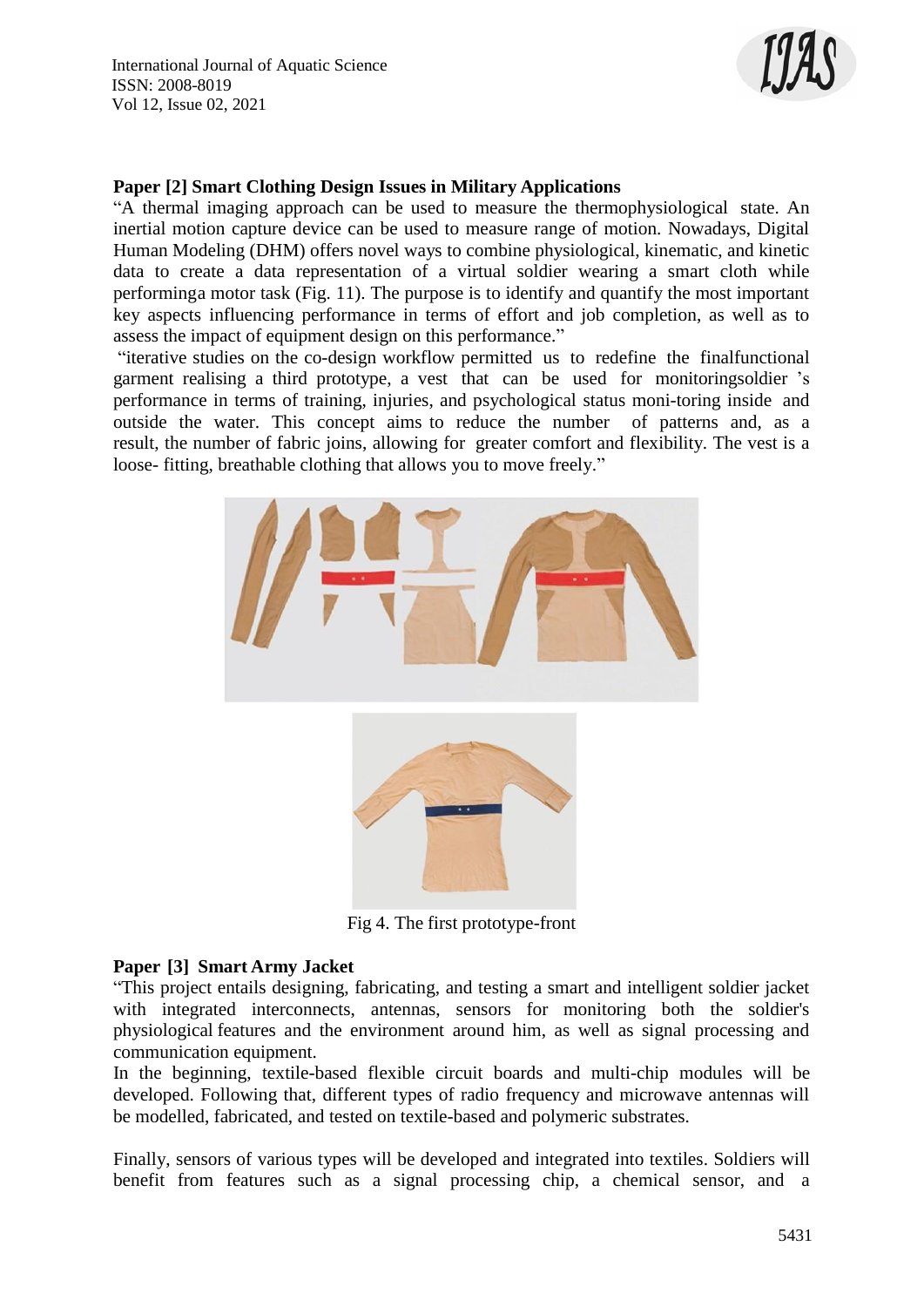International Journal of Aquatic Science ISSN: 2008-8019 Vol 12, Issue 02, 2021



communication chip, which will aid mobility, threat detection, and communication. Combat warriors of the future will be outfitted in high-tech clothing with everything from navigation and water purification systems to climate management. It will take more than a decade for super suits to make combat forces stronger and smarter."

**"Paper [4]: Blockchain technology using consensus mechanism for IoT-based ehealthcare system** says that in an e-Healthcare system is enhanced day to day patient's activity and also used to connect the devices through sensors. IoT devices have uniquely identified programmability feature. According to Ihsmarkit the number of connected IoT devices would grow to 125 billion in 2030. In healthcare IoT devices enable real time monitoring of patients biometric records to their Doctors. Most of the existing devices in IoT network are authenticated through servers. These centralized servers should have high infrastructure and maintenance cost and server failure also affects all the devices in the IoT system. So an efficientcentralized server is needed to ensure reliable service. Another major issue of existing centralized communication IoT model is the risks of hacking and information theft. The proposed blockchain methods have protected patient information exchange in hospital networks".





"Blockchain can resolve the issue of IoT by providing distributed computation processing and storage for IoT data. The data collected by the sensor devices transmitted by the centralized network and transmitted to the central server through the internet. From the centralized server,"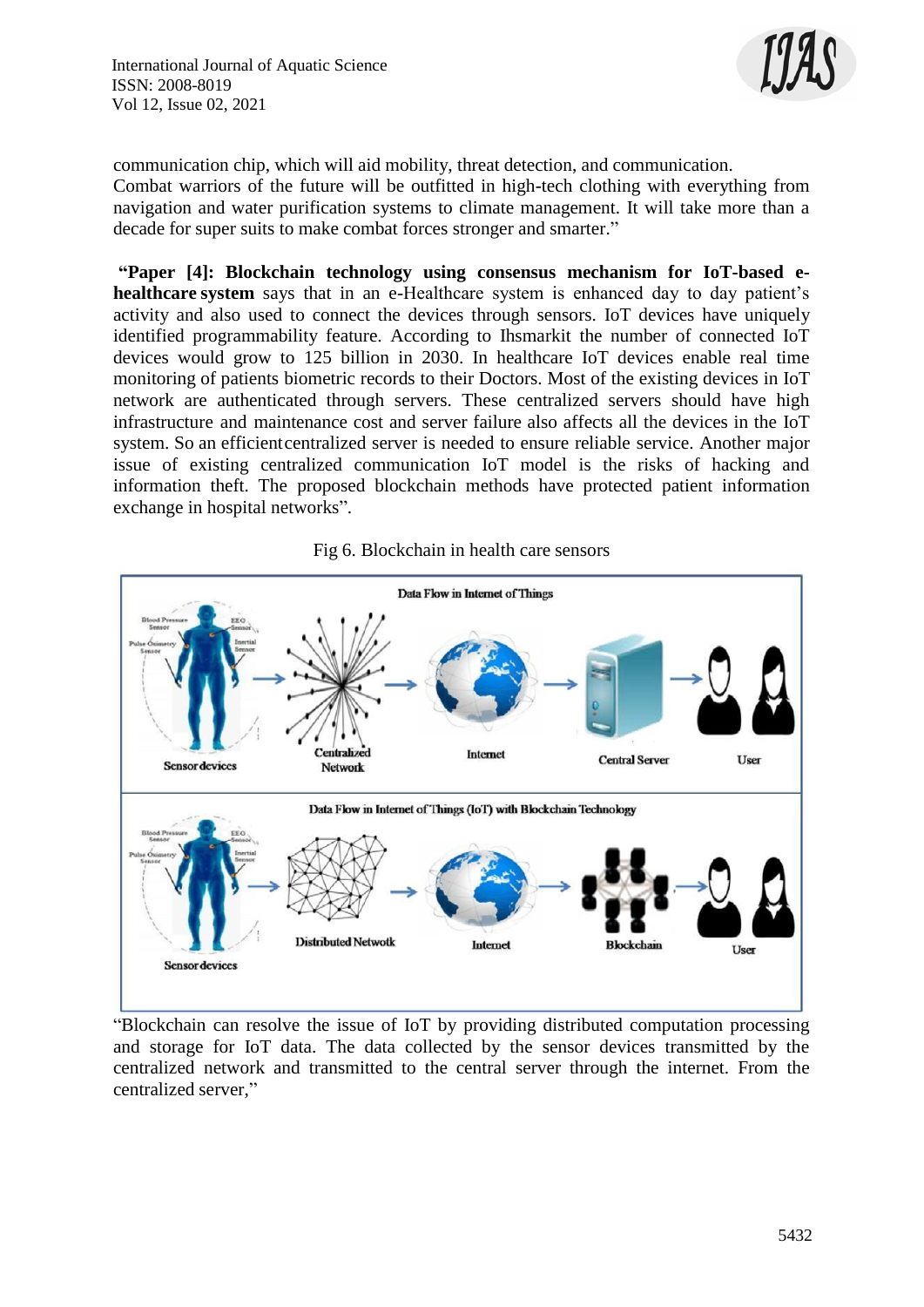"analytics proceeded according to the user prerequisites and convenience. At the same time the blockchain have transmitted the data in the faster way through distributed network, this processflow is shown in Fig 6. IoT with blockchain will reduce the risks of hacking, cost of installing network and cost of server maintenance. So IoT integrated with blockchain technology has given decentralized healthcare system. This paper is discussed various consensus algorithm used in blockchain network and its integration with the IoT based healthcare system".

**"Paper [5] Smart Army Jacket Using IOT and CMD** Internet of Things talks about the caseof service-oriented Internet of things (IoT) deployment in which it is difficult to make consensus decisions for services at different IoT edge nodes where available information might be insufficient or overloaded. Existing statistical methods attempt to resolve the inconsistency, which requires adequate information to make decisions. Distributed consensus decision making (CDM) methods can provide an efficient and reliable means of synthesizing information by using a wider range of information than existing statistical methods. This first discusses service composition for the IoT by minimizing the multiparameter dependent matching value. Subsequently, a cluster-based distributed algorithm is proposed, whereby consensuses are first calculated locally and subsequently combined in an iterative fashion to reach global consensus. The distributed consensus method improves the robustness and trustiness of the decision process. This paper also presents a distributed CDM method for service detection, classification, composition, and data processingfor the IoT. The proposed algorithm aims to improve the trustiness and efficiency of distributedaverage CDM. It first proposes a three-layer service provisioning framework for service- oriented IoT deployments, which is able to represent, discover, detect, and compose services at edge nodes. The proposed CDM method for service composition enables services to make decisions based on application layer requirements. Subsequently, a distributed consensus algorithm is proposed to provide robust decision results when multiple services are involved to reach a global consensus. Simulation results show the proposed method's effectiveness and performance. As part of future research, the aim is to develop more comprehensive services covering all phases of the service lifecycle".

## **3. METHODOLOGY**

## **3.1 Technologies used**

## **3.1.1 Heart Rate Sensor.**

An optical heart rate sensor measures pulse waves, which are changes in the volume of a blood vessel that occur when the heart pumps blood. Pulse waves are detected by measuring the change in volume using an optical sensor and green LED. Adopting an optical filter optimized for pulse wave detection in the sensor block minimizes the effects of ambient light such as red and infrared rays. This enables high quality pulse signals to be acquired, even outdoors. In addition, leveraging optical sensor technology cultivated over many years allowed ROHM to significantly increase the sensitivity of the sensor block. Support for low brightness low VF LEDs makes it possible to achieve a low power optical heart rate monitoring system without the need for external circuitry(i.e. boost circuit). This contributes to longer operating times in wearables with limited battery capacity. Wearable Heart Rate Sensor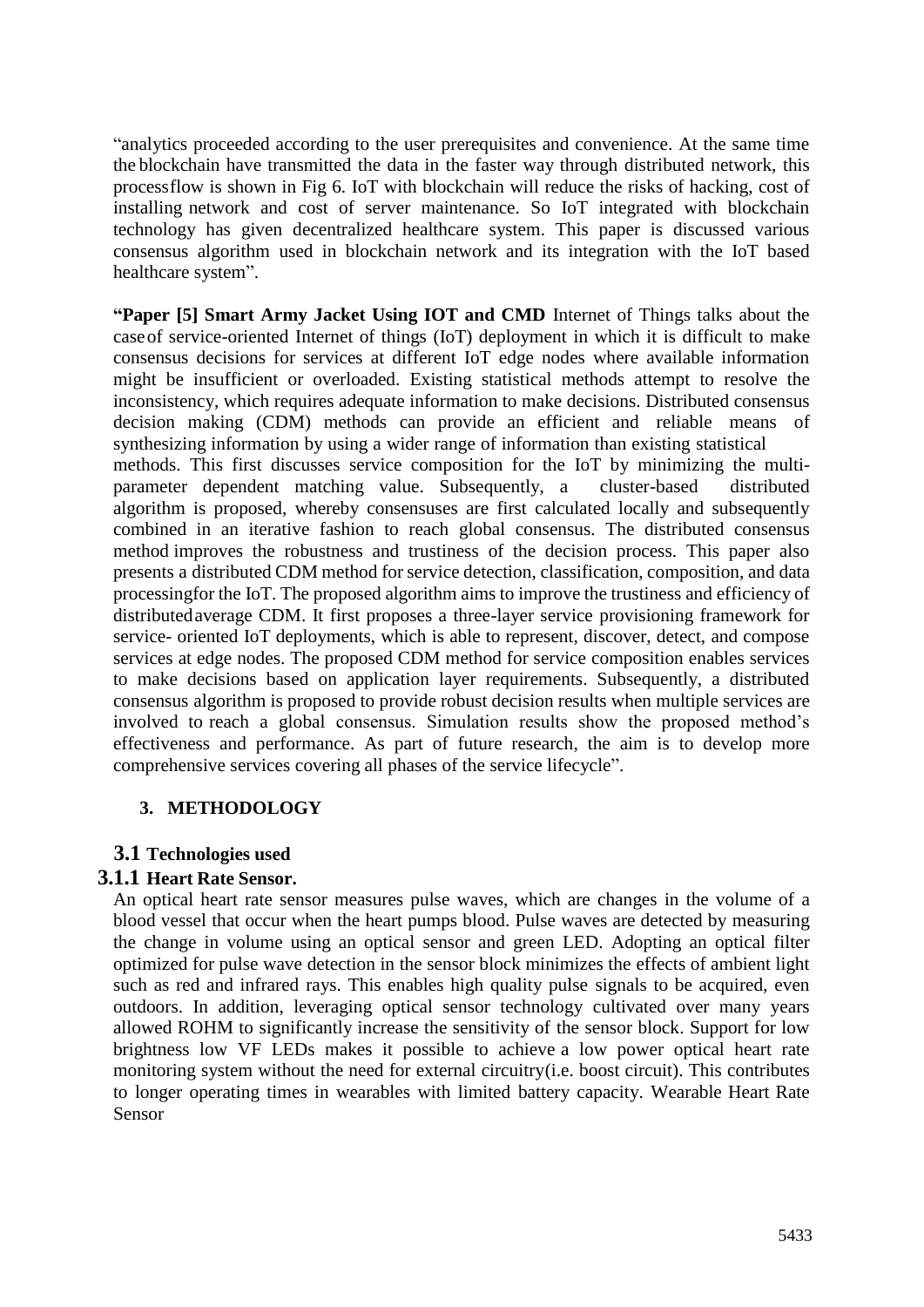#### **3.1.2 Temparature Sensor**

A temperature sensor is an electronic device that measures the temperatureof its environment and converts the input data into electronic data to record, monitor, or signal temperature changes. There are many different types of temperature sensors. Some temperature sensors require direct contact with the physical object that is being monitored (contact temperature sensors), while others indirectly measure the temperature of an object (non-contact temperature sensors).

Non-contact temperature sensors are usually infrared (IR) sensors. They remotelydetect the IR energy emitted by an object and send a signal to a calibrated electronic circuit that determines the object's te

Temperature sensors are vital to everyday life. These important pieces of technology measure the amount of heat an object or system is giving off. The measurements given allow us to physically sense a change in temperature. One important role of temperature sensors is prevention. Temperature sensors detect when a set high point occurs which allows time for preventative action.A good example is seen in fire detectors.



**Temperature sensors for Arduino** 



#### **3.1.3 PIR Sensor**

The PIR sensor itself has two slots in it, each slot is made of a special material that is sensitive to IR. The lens used here is not really doing much and so we see that the two slots can 'see' out past some distance (basically the sensitivity of the sensor). When the sensor is idle, both slots detect the same amount of IR, the ambient amount radiated from the room or walls or outdoors. When a warm body like a human or animal passes by, it first intercepts one half of the PIR sensor, which causes a positive differential change between the two halves. When the warm body leaves the sensing area, the reverse happens, whereby the sensor generates a negative differential change. These change pulses are what is detected.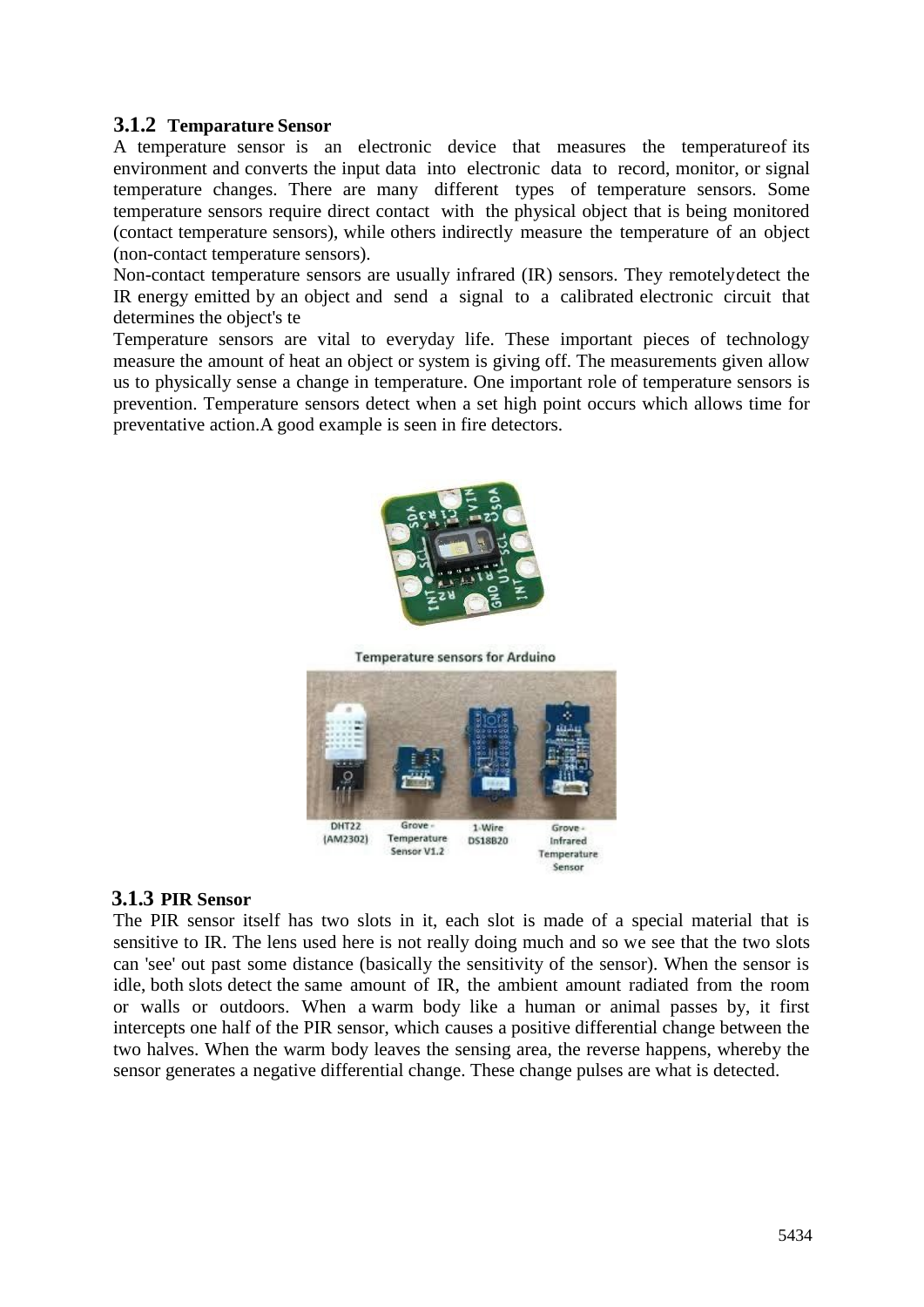

# **3.1.4 GOOGLE GEO LOCATION**

The Geolocation API returns a location and accuracy radius based on information about cell towers and WiFi nodes that the mobile client can detect. This document describes the protocolused to send this data to the server and to return a response to the client.

Communication is done over HTTPS using POST. Both request and response are formatted asJSON, and the content type of both is application/json.

```
{
"homeMobileCountryCode": 310,
"homeMobileNetworkCode": 410,"radioType": "gsm",
"carrier": "Vodafone","considerIp": true, "cellTowers": [
// See the Cell Tower Objects section below.
],
"wifiAccessPoints": [
// See the WiFi Access Point Objects section below.
]
}
```
# **3.1.5 NODEMCU**

NodeMCU is an open source firmware for which open source prototyping board designs are available. The name "NodeMCU" combines "node" and "MCU" (micro-controller unit).[8] The term "NodeMCU" strictly speaking refers to the firmware rather than the associated development kits.[citation needed]

Both the firmware and prototyping board designs are open source.[8]

The firmware uses the Lua scripting language. The firmware is based on the eLua project,and built on the Espressif Non-OS SDK for ESP8266. It uses many open source projects,such as lua-cjson[9] and SPIFFS. [10] Due to resource constraints, users need to select the modules relevant for their project and build a firmware tailored to their needs. Supportfor the 32-bit ESP32 has also been implemented.

There are two available versions of NodeMCU as version 0.9 & 1.0 where the version 0.9 contains ESP-12 and version 1.0 contains ESP-12E where E stands for "Enhanced".[11]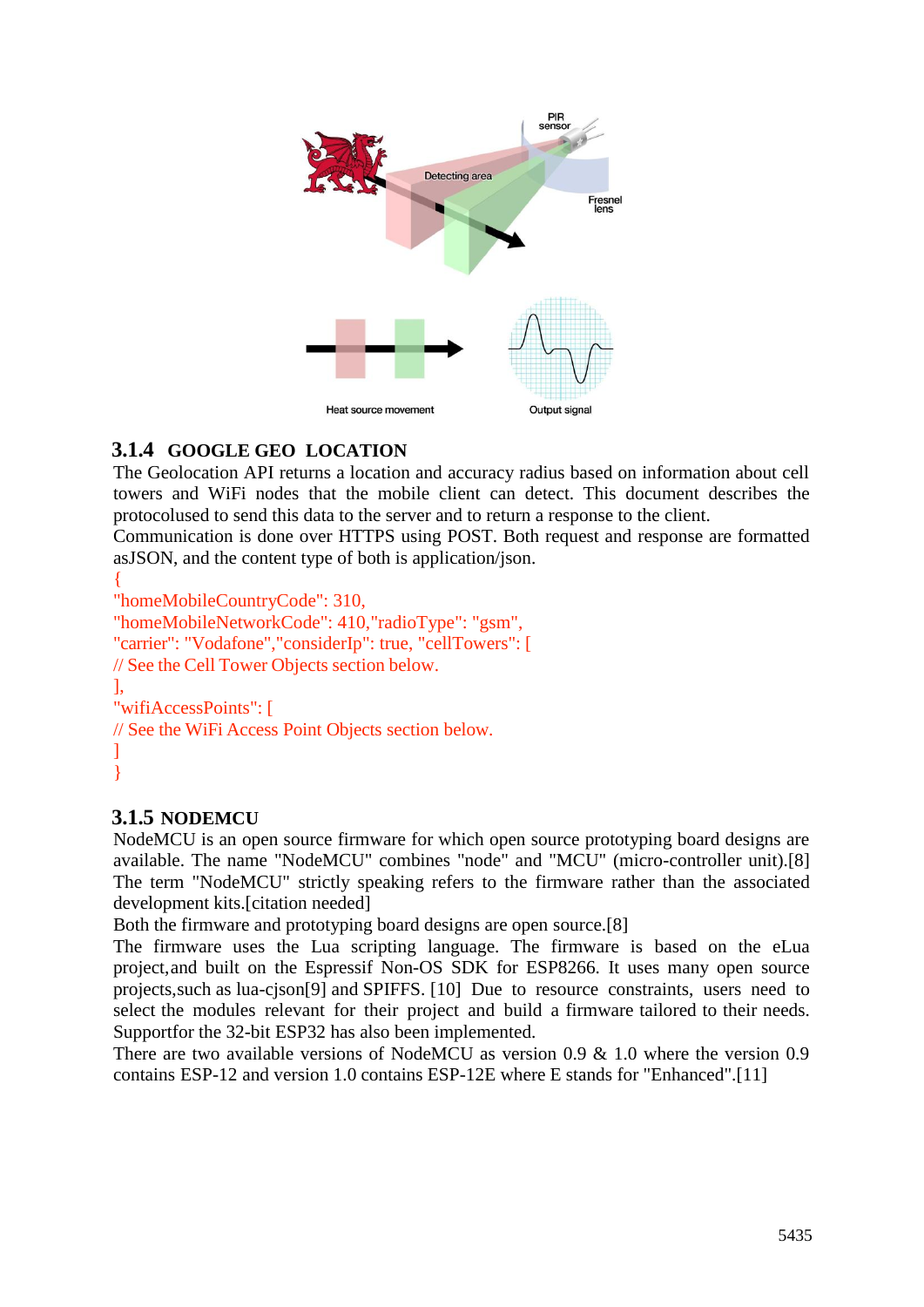## **3.2 Working Principles**

1. The Optical heart rate sensor and the MAX30205 sensor, respectively, sense vitals such as heart rate in BPM and body temperature.

2. A PIR sensor is used to detect human movements surrounding the person wearing smart cloth as an extra feature.

3. The information collected from the above-mentioned sensors, integrated in clothing,is then forwarded to the AZURE cloud, where it is tracked using NodeMCU and Google Geolocation.

4. On the AZURE cloud, the Antares IOT platform integrates location coordinates, heart rate BPM, and body temperature measurements (in Fahrenheit).

5. The data from the cloud is subsequently hashed and stored on the Parity blockchain, which serves as a database.

6. The position and vitals of security staff are saved in Parity and analysed to determine each security personnel's status.

7. These details are made available to monitoring centres using a centralisedweb application that is linked to the database.

8. The online app allows the authorities to easily monitor the data. On the web app, data is updated on a regular basis. It also allows them to respond to casualties more quickly.

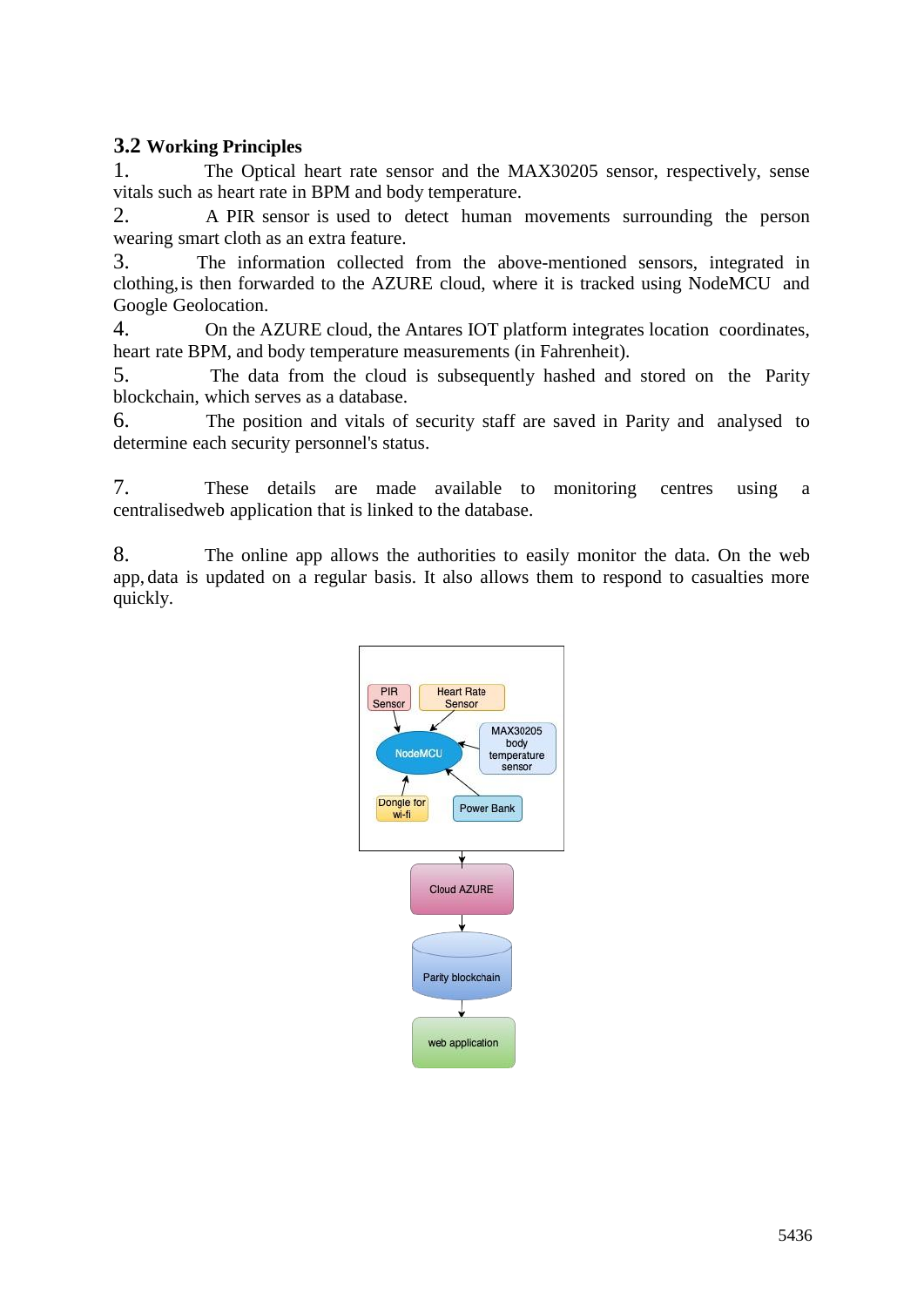#### **4. CONCLUSION**

Wearable advances are currently infesting numerous applications in a few fields. The point of this paper is to abridge the genuine savvy attire in the military field where conditions could be basic for wellbeing and security, and diagram the advancement pattern for inventive administrations to security forces and warriors. Also Smart clothes that exist today are expensive because of the use of conductive yarns for providing interwoven circuitry. We believe that our idea of creating smart clothes can be cost efficient and provide precise information about the location and psycho- physiological details of the wearer without compromising security and privacy.

#### **5. REFERENCES**

- [1] Perego, P., Moltani, A., Andreoni, G.: Sport monitoring with smart wearable system. Stud. Health Technol. Inf. 177, 224–228 (2012)
- [2] Sahin, O., Kayacan, O., Bulgun, E.Y.: Smart textile for the soldiers of thefuture. Defence Sci. J. 55, 195–205 (2005)
- [3] Bonato, P.: Advances in wearable technology and applications in physical medicine and rehabilitation. J. Neuroeng. Rehabil. 2(1), 2 (2005)
- [4] Scataglini, S., Andreoni, G., Gallant, J.: A review of smart clothing inmilitary. In: Proceeding WearSys@MobiSys 2015, pp. 53–54 (2015)
- [5] Gilsoo, C.: Smart Clothing: Technology and Applications. CRC Press, BocaRaton (2009)
- [6] Tharion, W.J., Buller, M.J., Karis, A.J., Muller, S.P.: Acceptability of a wearable vital sign detection system. In: Proceedings of the Human Factors and Ergonomics Society (2007)
- [7] Andreoni, G., Standoli, C.M., Perego, P.: Sensorized garment for monitoring.biomedical Design issues. In: International Conference ofSensors and Applications (2015)
- [8] Gemperle, F., Kasaback, C., Stivoric, J., Bauer, M., Martin, R.: Design for wearability. In: Proceedings of the 2nd IEEE International Symposium on Wearable Computers (1988)
- [9] Tao, X., Koncar, V., Huang, T.-H, Shen, C.L., Ko, Y.C., Jou, G.T.: How to make reliable, washable, and wearable textronic devices. In: Chung, H.-J., Kim,
- [10] T. (eds.) Sensors, Basel, Switzerland (2017)
- [11] Scataglini, S., Truyen, E., Perego, P., Gallant, J., Tiggelen, D.V., Andreoni, G.: Smart clothing for heart rate variability measures in military. HBIM J. 1, 74 (2017)
- [12] Scataglini, S., Truyen, E., Perego, P., Gallant, J., Tiggelen, D.V., Andreoni, G.: Smart clothing for human performance evaluation: biomechanics and design concepts evolution. In: 5th International Digital Human Modeling Symposium, Germany, Bonn(2017)
- [13] Scataglini, S., Andreoni, G., Truyen, E., Warnimont, L., Gallant, J., Tiggelen, D.V.: Design of smart clothing for Belgian soldiers through a preliminary anthropometric approach. In: Proceedings 4th DHM Digital Human Modeling, Montréal, Québec, Canada, 15–17 June (2016)
- [14] Drillis, R., Contini, R.: Body Segment Parameters, Report 1166-03. Office of Vocational Rehabilitation, New York (1966)
- [15] Scataglini, S.: Ergonomics of gesture: effect of body posture and load on human performance, Joint Ph.D. Politecnico di Milano and Belgium Royal Military Academy (2017). (https:/[/www.politesi.polimi.it/handle/](about:blank)
- [16] Smith, C.J., Havenith, G.: Body mapping of sweating patterns in male athletes in mild exercise-induced hyperthermia. Eur. J. Appl. Physiol.
- [17] 111(7), 1391–1404 (2011)
- [18] Xiang, Xing Zhao. Smart textiles(3):Very smart.Textile Asia, August 2001,35-37.
- [19] Kirstein, T.; Bonan, J.; Cotter, D. & roster,G. Electronic textiles for wearable computer systems. Canadian Textile J., July/August 2002,29-31.